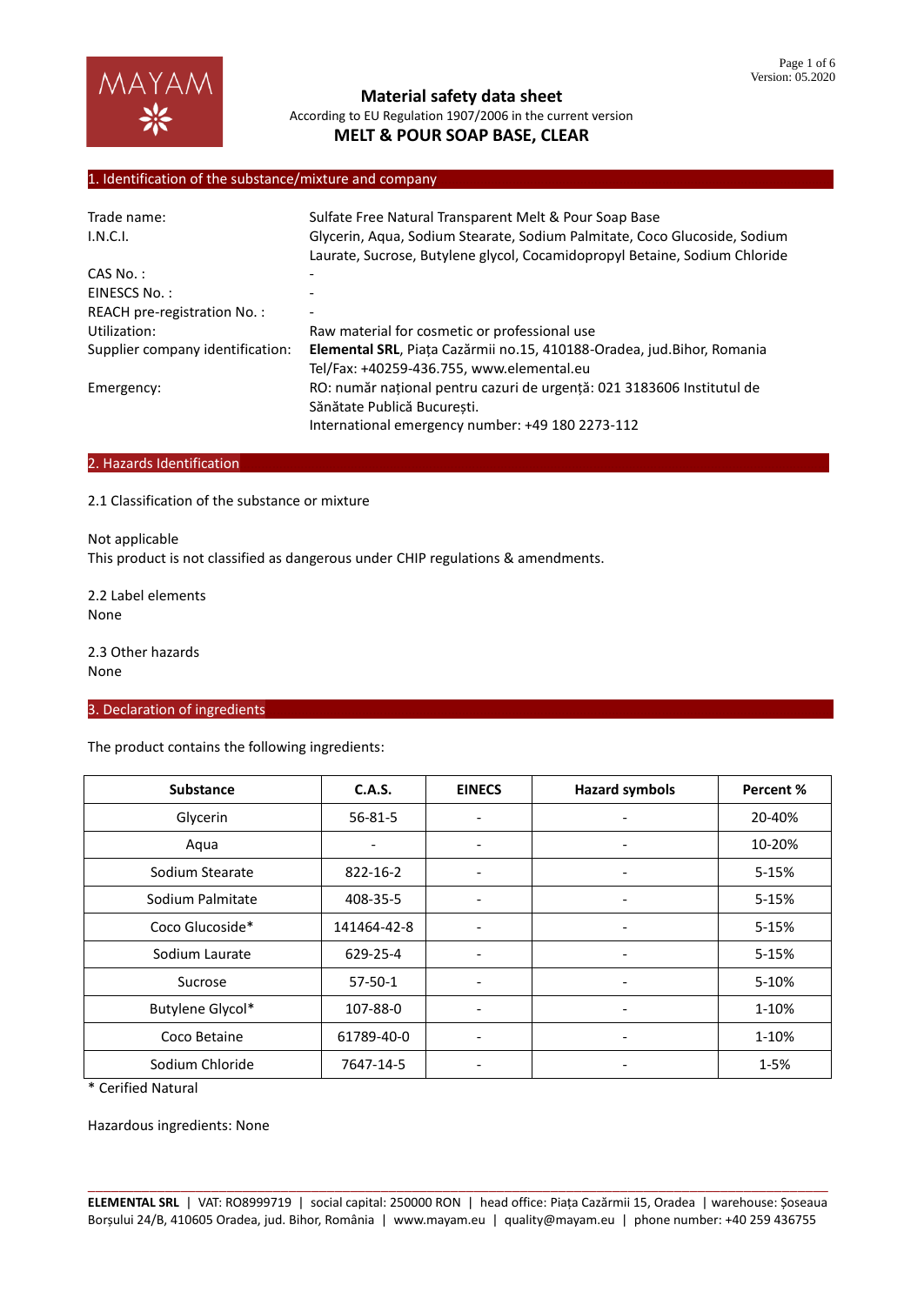

### 4. First aid measures………………………………………………………………………………………………………………………………………………………

4.1 Description of first aid measures

In case of contact with skin: not applicable In case of contact with eyes: thoroughly rinse with plenty of clean water In case of inhalation: not applicable In case of ingestion: drink water to dilute

If symptoms persist, seek medical advice.

4.2 Main symptoms and effects, both acute and delayed Not applicable

4.3 Indication to consult a physician immediately or any special treatments Not applicable

### 5. Fire fighting measures

5.1 Means of extinction

Do not use water to extinguish fire. Use foam fire extinguishers, with carbon dioxide or powder.

5.2 Special hazards arising from the substance or mixture

The product itself is not classified as flammable but will decompose producing acrid smoke if exposed to high temperatures.

5.3 Recommendations for fire-fighters

Breathing apparatus may be required.

### 6. Accidental release measures

6.1 Personal precautions, protective devices and emergency procedures

In case of loss or spillage of the product, remove any flames or other sources of heat from the area where the leak occurred. Use protection if necessary for airways; protective clothing must be worn (eg. safety glasses or masks). Do not handle damaged containers or spilled product without wearing the appropriate protective equipment.

#### 6.2 Environmental precautions

Prevent the product from entering drains, superficial drains, groundwater and confined areas. In case of such contamination inform the competent authorities.

6.3 Methods and materials for containment and remediation

Absorb spilled product with inert absorbent material (sand, vermiculite, diatomaceous earth). Collect most of the resulting material and deposit it in containers for disposal. Ensure adequate ventilation of the site.

#### 6.4 Reference to other sections

Disposal of the contaminated material must be carried out in accordance with local or national legislation.

\_\_\_\_\_\_\_\_\_\_\_\_\_\_\_\_\_\_\_\_\_\_\_\_\_\_\_\_\_\_\_\_\_\_\_\_\_\_\_\_\_\_\_\_\_\_\_\_\_\_\_\_\_\_\_\_\_\_\_\_\_\_\_\_\_\_\_\_\_\_\_\_\_\_\_\_\_\_\_\_\_\_\_\_\_\_\_\_\_\_\_\_\_\_\_\_ **ELEMENTAL SRL** | VAT: RO8999719 | social capital: 250000 RON | head office: Piața Cazărmii 15, Oradea | warehouse: Șoseaua Borșului 24/B, 410605 Oradea, jud. Bihor, România | www.mayam.eu | quality@mayam.eu | phone number: +40 259 436755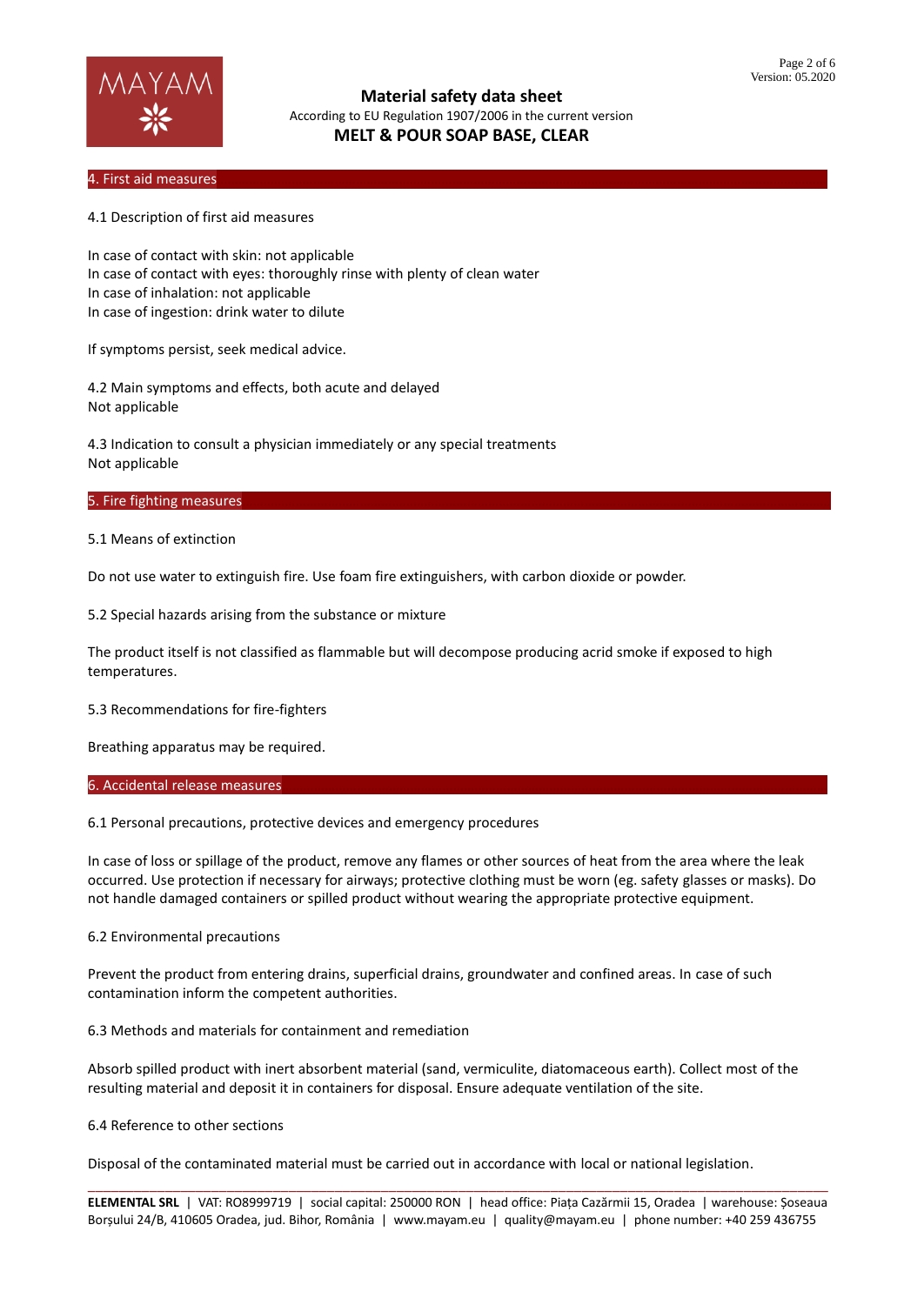

### 7. Handling and storage

7.1 Precautions for safe handling

Use in well-ventilated places. Do not eat, drink or smoke during use product handling. Always wash your hands before and after use. Use protective clothing.

7.2 Conditions for safe storage, including any incompatibilities

Store in a clean and dry area at ambient temperature. Do not smoke.

7.3 Specific end uses None

8. Exposure controls / personal protection

8.1 Control parameters

There are no specific control parameters.

8.2 Exposure controls

On the basis of information available, this product is not hazardous. Prolonged exposure may in very few cases produce skin sensitivity. Skin should be washed thoroughly after use.

#### 9. Physical and chemical properties

9.1 Information on physical and chemical properties

Appearance: transparent block Color: faint yellow to light yellow Odor: characteristic, soapy Relative density (d 20 / 20): NA Refractive index at 20°C: NA Optical rotation (°): NA Flash point: NA Odor threshold: NA pH: 9 – 10.5 (1% aqueous solution) Melting point / freezing point: NA Initial boiling point and boiling range: NA Evaporation rate: NA Flammability (solid, gas): NA Upper / lower flammability or explosive limits: NA Vapor tension: NA Vapor density: NA Solubility in water: freely soluble in water Partition coefficient: n-octanol / water NA Auto-ignition temperature: NA Decomposition temperature: approx. 150°C to produce acrid smoke Viscosity: NA Explosive properties: NA Oxidizing properties: NA

\_\_\_\_\_\_\_\_\_\_\_\_\_\_\_\_\_\_\_\_\_\_\_\_\_\_\_\_\_\_\_\_\_\_\_\_\_\_\_\_\_\_\_\_\_\_\_\_\_\_\_\_\_\_\_\_\_\_\_\_\_\_\_\_\_\_\_\_\_\_\_\_\_\_\_\_\_\_\_\_\_\_\_\_\_\_\_\_\_\_\_\_\_\_\_\_ **ELEMENTAL SRL** | VAT: RO8999719 | social capital: 250000 RON | head office: Piața Cazărmii 15, Oradea | warehouse: Șoseaua Borșului 24/B, 410605 Oradea, jud. Bihor, România | www.mayam.eu | quality@mayam.eu | phone number: +40 259 436755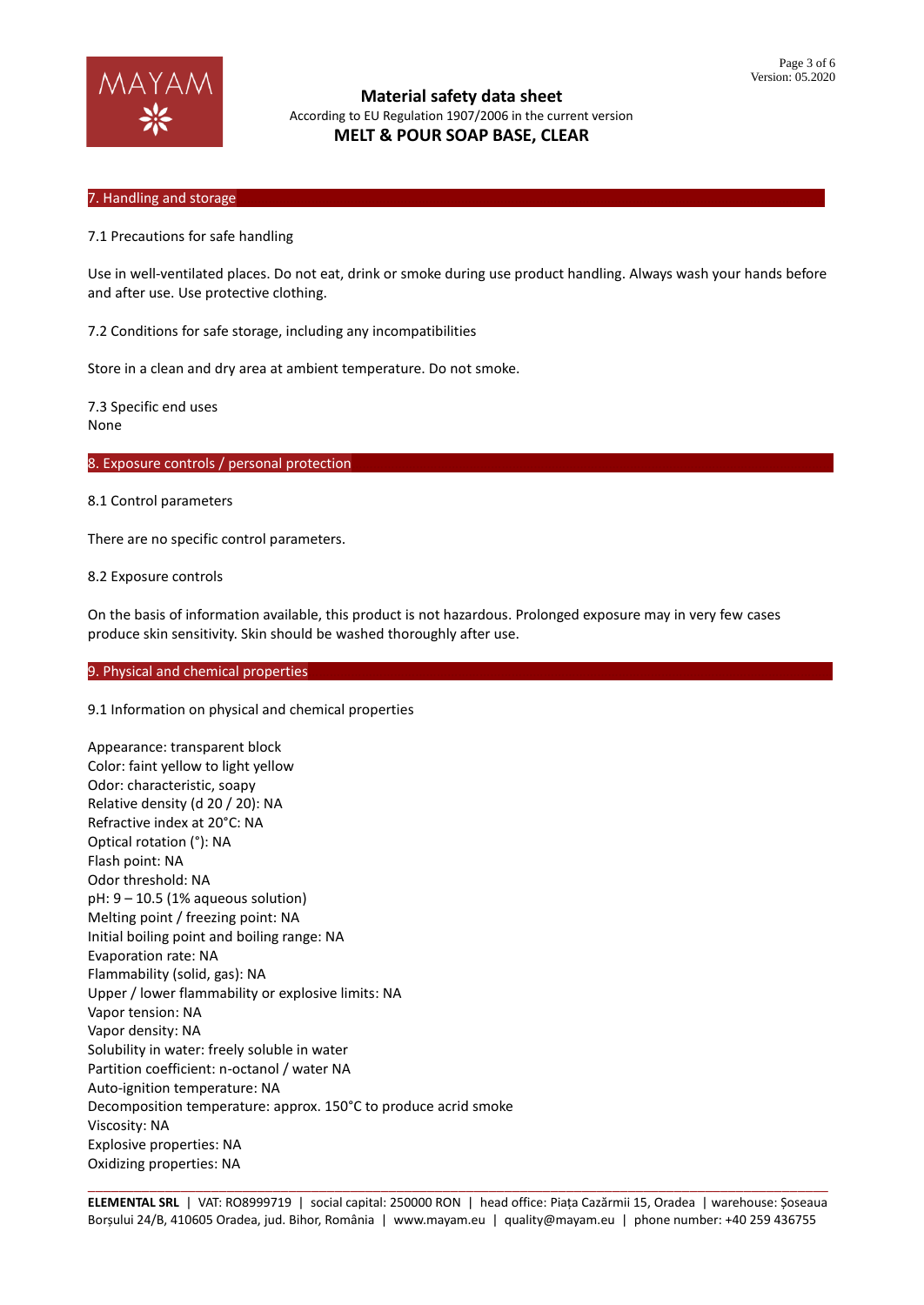

9.2 Other information None

#### 10. Stability and reactivity

Stable under normal conditions of use.

10.1 Responsiveness Will not promote hazardous reactions.

10.2 Chemical stability Will decompose above approximately 150°C to produce acrid smoke.

10.3 Possibility of dangerous reactions Not applicable

10.4 Conditions to avoid Not applicable

10.5 Incompatible materials Not applicable

10.6 Hazardous decomposition products Not applicable

#### 11. Toxicological information

11.1 Information on toxicological effects

Inhalation: not applicable Skin contact: not applicable Eye contact: can be irritant Ingestion: mild gastric irritation

### 12. Ecological information

12.1 Toxicity This product is essentially non-toxic or hazardous.

12.2 Persistence and degradability Fully biodegradable.

12.3 Bioaccumulation potential Not applicable

12.4 Ground mobility Not applicable

12.5 Results of PBT and vPvB assessment Not applicable

12.6 Other adverse effects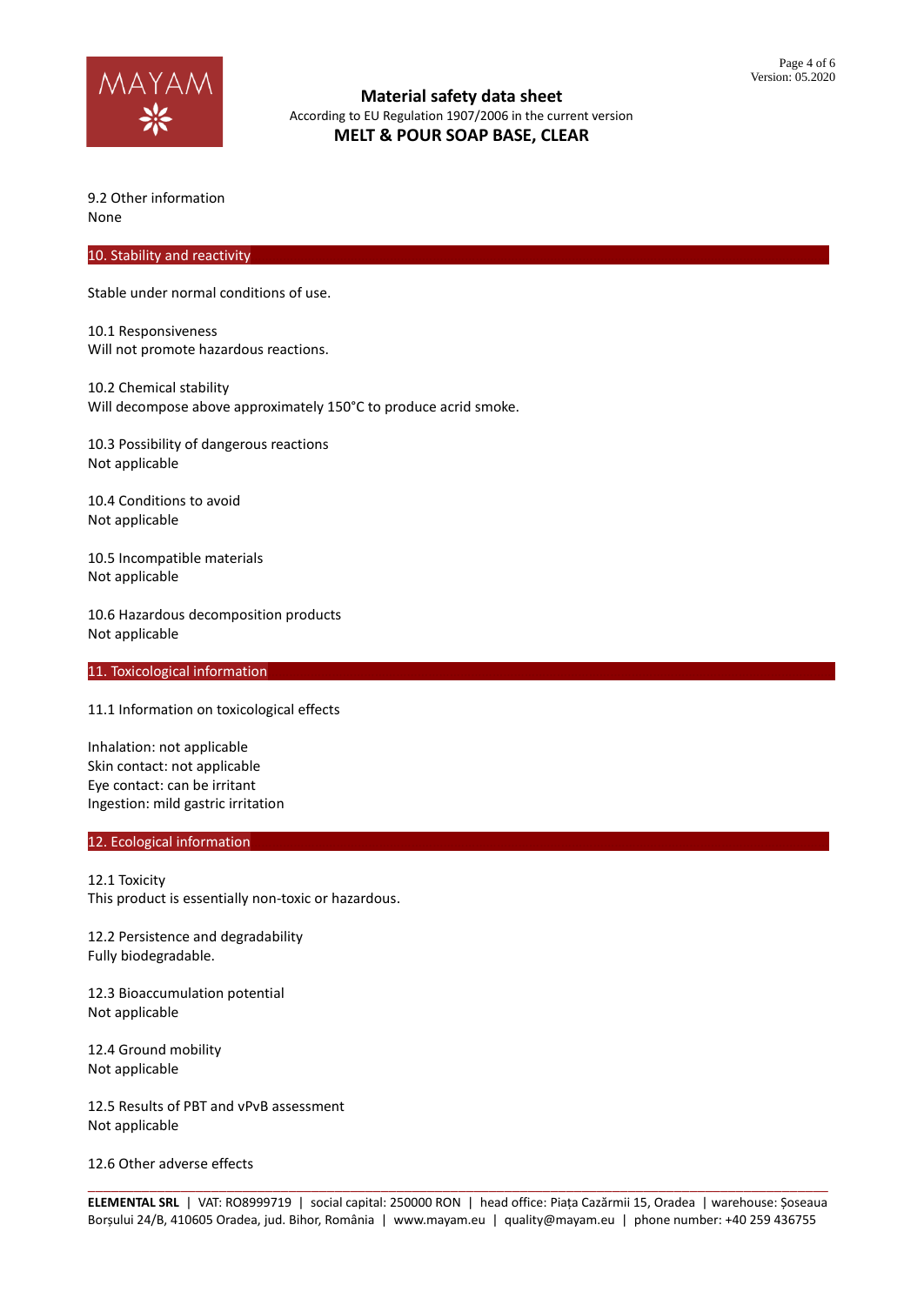

Aquatic environment: Will not promote eutrophication.

13. Disposal considerations

13.1 Waste treatment methods

Disposal should be in accordance with local, state or national legislation.

## 14. Transport information

Not hazardous according to transport regulations.

14.1 UN number ADR: Not classified IMDG: Not classified IATA: Not classified Customs Code: Not classified

14.2 UN shipping name ADR: Not classified IMDG: Not classified IATA: Not classified

14.3 Class of danger for transport ADR: Not classified IMDG: Not classified IATA: Not classified

14.4 Packing group ADR: Not classified IMDG: Not classified IATA: Not classified

14.5 Environmental hazards Not applicable

14.6 Special precautions for users Not applicable

14.7 Transport in bulk according to Annex II of MARPOL 73/78 and the IBC code Not applicable

### 15. Regulatory information

15.1 Regulations and legislation on health, safety and environment specific to the substance or mixture CHIP Regulations & Amendments – not classified

15.2 Chemical safety assessment. Not applicable